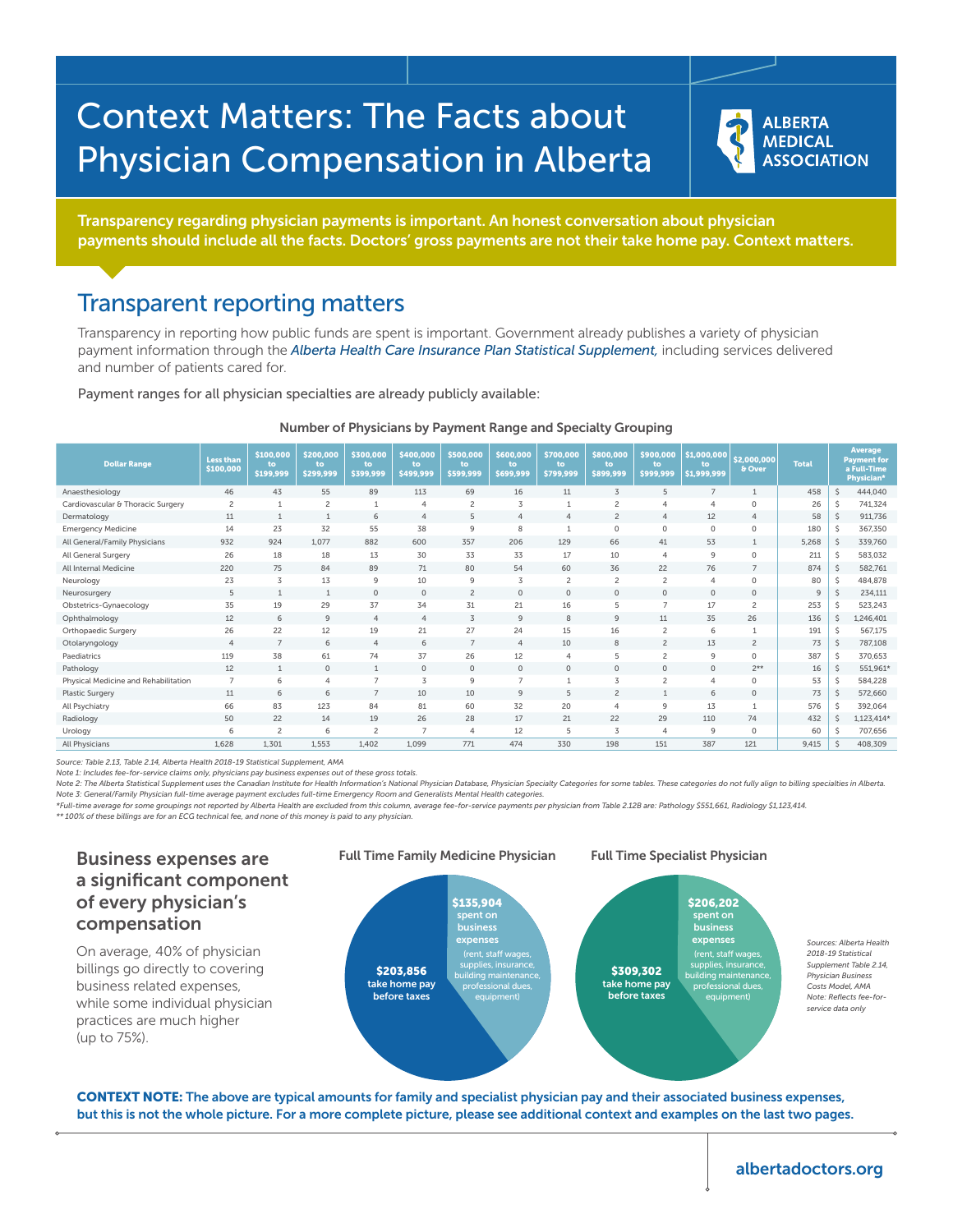#### Gross payments are not take home pay

Most Alberta physicians are small business owners. Our offices are a major part of the infrastructure of the health care system.

### From the gross payments they receive, doctors first pay their staff, then all their business bills, then taxes.

As with any business, there are costs associated with running a medical practice. Physicians pay for these business costs out of the fees they charge the health care system for the services they provide to patients (i.e., the dollar amounts you would see on a gross payment Sunshine List).

Physicians are responsible to pay for:

- Staff they hire and the corresponding employee benefits
- Professional services to support their practice, such as billing support or accountants
- Rent, utilities, office supplies, equipment, office maintenance and improvements, etc.
- Professional licensing and business insurance, plus an increasing portion of liability insurance

Then they pay themselves a salary (and pay their income taxes).

### Business expenses matter



On average, 40% of physician billings go directly to covering business-related expenses, while some individual physician practices are much higher (up to 75%).

The amount needed to cover expenses varies greatly, i.e., physicians that practice in the community (those that maintain an office outside of the hospital) incur higher business expenses than those that provide services only in hospitals.

Important to note that physicians DO NOT receive:

- Pensions
- RRSP benefits
- Health and dental benefits
- Life and disability insurance
- Sick pay
- Reimbursement for ongoing medical education, necessary to maintain their licenses
- Reimbursement for additional costs such as personal protective equipment and sanitizing supplies that have become necessary due to the pandemic

Like most other small business owners, physicians are responsible for these expenses.

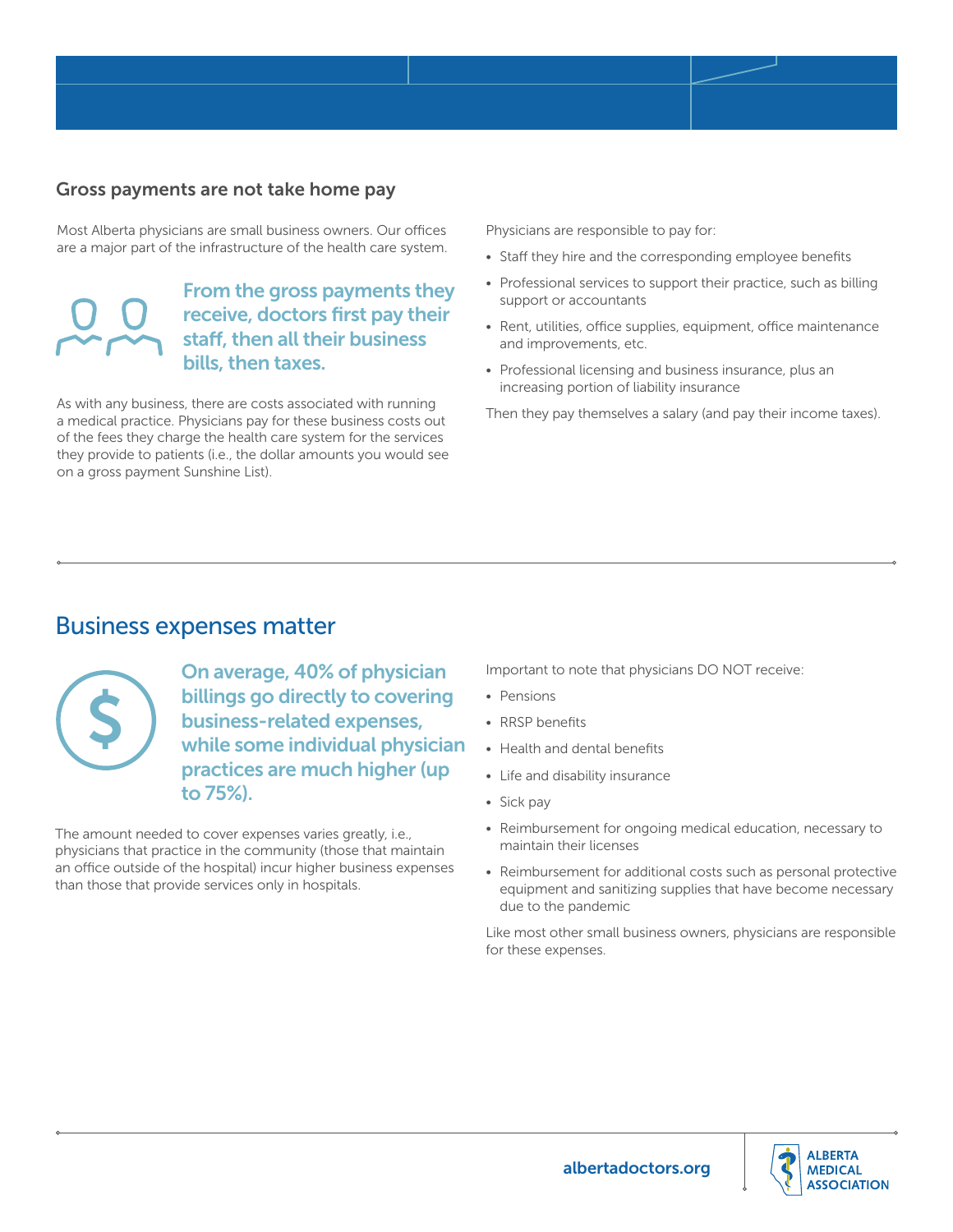### Work hours matter

Physicians do not have a 9-5 job. Often when they have finished seeing their patients, there are multiple follow-up requirements needed to complete the initial visit (in-person or virtually).

- $\cdot$  7,988 Alberta physicians worked one or most statutory holidays in 2018-19
- $\cdot$  4,539 Alberta physicians provided overnight/after-hours services in 2018-19
- A 2019 Canadian Medical Association survey showed Alberta physicians work approximately 50 hours per week + 25 hours for on call service

Physician burnout in Alberta is an ongoing concern.

### Physician training matters

Physicians train longer than most workers in the economy – a lot longer for some specialties and subspecialties.



- = Up to 16 years total post secondary training for some + annual education required to maintain license
- = Late entry in the job market
- = Shortened career (often 30 years or less) in which to pay off hefty student loans, earn income and save for retirement

### Supporting the economy matters



Doctors in Alberta employ over 25,000 Albertans, contributing significantly to local economies and industries.

Radiologist community clinics alone directly employ over 2,300 Albertans.

Physicians hire other service providers, including nurses, nurse practitioners, medical office assistants, clinic managers, dietitians, physiotherapists, accountants, tradespeople, technicians, etc.

Alberta's Recovery Plan states that *"Alberta's small and medium enterprises are the backbone of our economy and they will be integral to our recovery."*

Physician offices are an important part of that backbone.

## Let's get back to what matters

It's about more than physicians' gross billing. Let's get back to the table to negotiate a new agreement between the AMA and the Government of Alberta. Our health care system desperately needs the stability that can only come from working together.

This is what Albertans need and deserve.

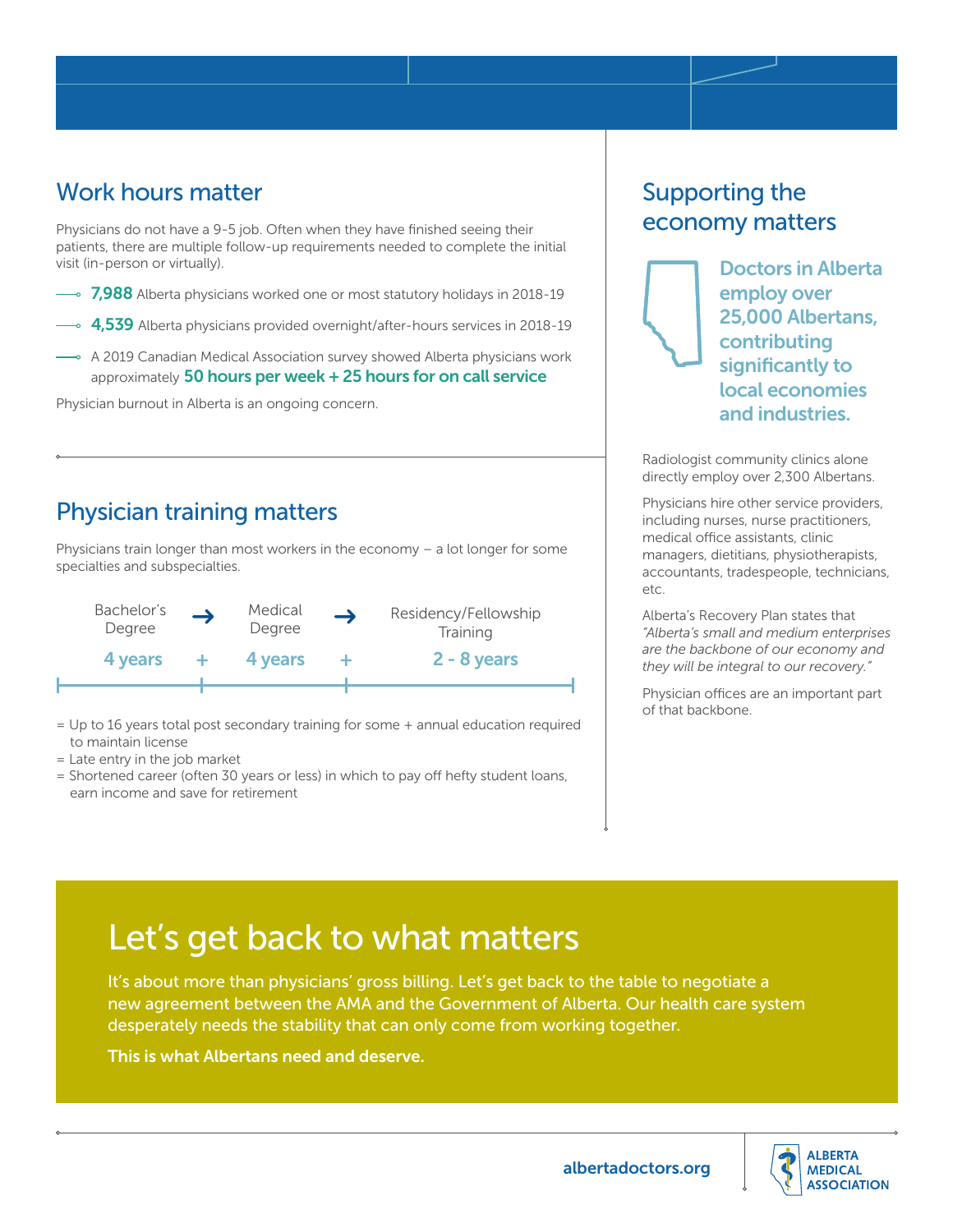### Patient counts matter

Discrete patient counts provide the number of different patients a physician sees, but do not account for the number of services each of those patients receives. Put more simply, some patients require more services from a physician, or more complex services, and are therefore more expensive to care for. This is why discrete patient counts can provide a skewed perspective. As examples:

- Family physicians providing continuous, comprehensive care within a Patient's Medical Home style practice to a population of patients with greater co-morbidities may see fewer patients in one year than a family physician providing episodic or symptomatic care to a population of patients with fewer co-morbidities.
- Specialist physicians that are actively managing a greater proportion of complex patients with chronic diseases such as renal failure, cancer, or cardiac complications will see fewer patients in one year (and will therefore appear to have higher costs per patient) than those who provide care to patients with acute episodic conditions that are more likely to appear (for example) in the Emergency Room.

### Business expenses matter

### Additional context and examples

All physicians in Alberta incur business costs and the amounts vary from specialty to specialty and often practice to practice within specialties. We think it's important to provide some real-life insight from physicians who are incurring these costs as they care for Albertans.

The following testimonials offer a look into the business costs associated with practicing different kinds of medicine in Alberta:

### Radiology

A typical radiology clinic in the community employs 15-20 people and costs \$3,000,000 or more to build and equip with high-tech medical imaging equipment and IT systems. All of this must be deducted from the doctor's gross billings to Alberta Health, not to mention the rent, medical supplies, personal protective equipment for staff and patients, special licensing costs, and so on.

The majority of the fees paid to these doctors – around 70% but sometimes more – goes first to cover the salaries for their employees and these other large expenses. The more time over the year that a radiologist is scheduled to work in these clinics instead of in the hospital, the more their total billings will generally be, but they would also be paying proportionally more of these expenses within the system. Gross fee-for-service billing does not tell you much about the actual take-home pay of individual doctors, and neither does the variation in billing.

Radiology clinics collectively lease over 600,000 square feet of specialized space at over 125 clinic locations in urban and rural Alberta. They operate more than 600 installations of high-tech medical equipment on behalf of the public system. The capital investment represented by this is in the \$400,000,000 range, which is a huge investment in the public health care system and the Alberta economy. The majority of imaging studies in Alberta are done in these clinic facilities already, not AHS, with minimal waitlists for services and extremely high patient satisfaction. Overall, approximately 70% of fee-for-service payments to radiologists go to covering these costs within the public system.

*Dr. Robert Davies | President, Alberta Society of Radiologists | President, AMA Section of Diagnostic Imaging*

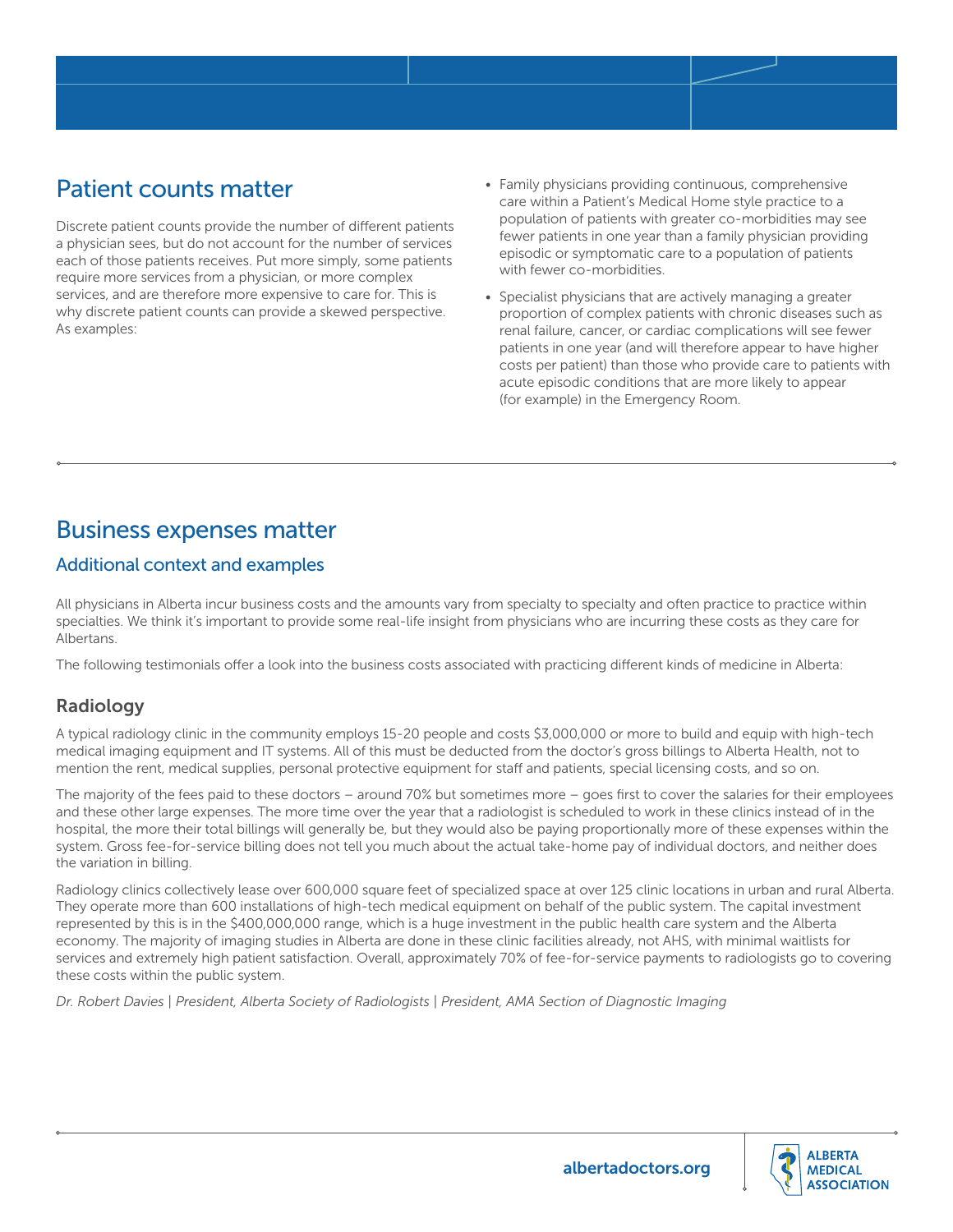### **Ophthalmology**

Gross revenues are not reflective of a physician's actual remuneration and include all staff salaries and benefits, as well as infrastructure and operating costs of clinics. Ophthalmologists require highly specialized, meticulous and delicate equipment and highly-skilled staff to assist them.

An ophthalmology office has both large administrative costs and specialized technical requirements. This technical medical infrastructure, built and paid for by the ophthalmologist, replaces many in-hospital diagnostic services that used to be funded within hospital budgets. There is no longer enough public infrastructure to meet the need for vision-saving care for Albertans. It should be noted that a large range of practice types and volumes exist within ophthalmology, and there is great variability in billings. Highervolume practices, with higher technical requirements, tend to incur higher overhead costs proportionate to higher gross billings. On average, an ophthalmologists overhead costs are 55% of their total billings. Detailed independent studies in 2014-15 revealed overhead costs averaging from \$880,000 per physician for group practices, and \$1.6 million per year for a solo practitioner in one high-volume subspecialty.

High-volume practices are crucial to meet the needs of Albertans. Compared to other countries, Canada has a shortage of these specialists. The International Council of Ophthalmology reports that Canada has only 32 ophthalmologists for every million residents, roughly half the similar service available in the United States. Canadian ophthalmologists serve about twice as many patients as their U.S. counterparts.

*Dr. Stephanie Dotchin | President, Eye Physicians and Surgeons Association of Alberta | President, AMA Section of Ophthalmology*

#### **Dermatology**

The Section of Dermatology has already studied the cost of practice and would like to share the following information:

There are currently 58 dermatologists practicing in Alberta. Those 58 dermatologists see approximately 450,000 Albertans each year and provide over 750,000 health care services to those patients.

On average, our annual gross revenue is \$911,736 per full-time, fee-for-service dermatologist. These dermatologists have high overhead business costs – averaging \$487,778 per full time physician. That equates to more than half (53.5%) of our total compensation every year.

These figures represent averages for all dermatologists and it's important to keep in mind that there can be some variation in revenues and the number of services provided. For example, dermatology surgeons providing life-saving cancer surgery will see fewer patients, but will bill more per patient as their work entails multiple procedures on the same patient.

*Dr. Gordon Searles | President, AMA Section of Dermatology*

### Family Medicine

Prior to the COVID-19 pandemic, overhead expenses to run an urban family medicine practice in Alberta were typically 40% or a little more. With the additional expense of providing personal protective equipment for all staff and patients, this figure will be higher this year.

On average, a family medicine clinic employs approximately one staff member per physician, which works out to about 6,000 direct employees in total. Within a Primary Care Network clinic, the staffing costs increase substantially due to the extra support staff hired to care for patients within a Patient's Medical Home Model. These clinics often hire several support staff and other health professionals such as nurses, dieticians, physiotherapists, health educators, etc.

*Dr. Craig Hodgson | President, AMA Section of Family Medicine*

### **Pediatrics**

In addition to caring for patients in the community, pediatricians also provide specialty services in AHS facilities for many complex patient populations across Alberta and acute 24/7 coverage in hospitals. These services are essential for safe care of the most vulnerable members of our society, including: children with cancer; severe physical and cognitive disabilities; life altering or life limiting heart conditions; children in foster care with complex medical needs; or victims of child abuse.

Even when pediatricians are working in AHS hospital facilities, they still continue to pay for their overhead expenses in their community clinics. They need to pay for their rent, insurance and office staff. These overhead expenses can run between 30-40%.

*Dr. Sidd Thakore | Secretary-Treasurer, AMA Section of Pediatrics*



albertadoctors.org